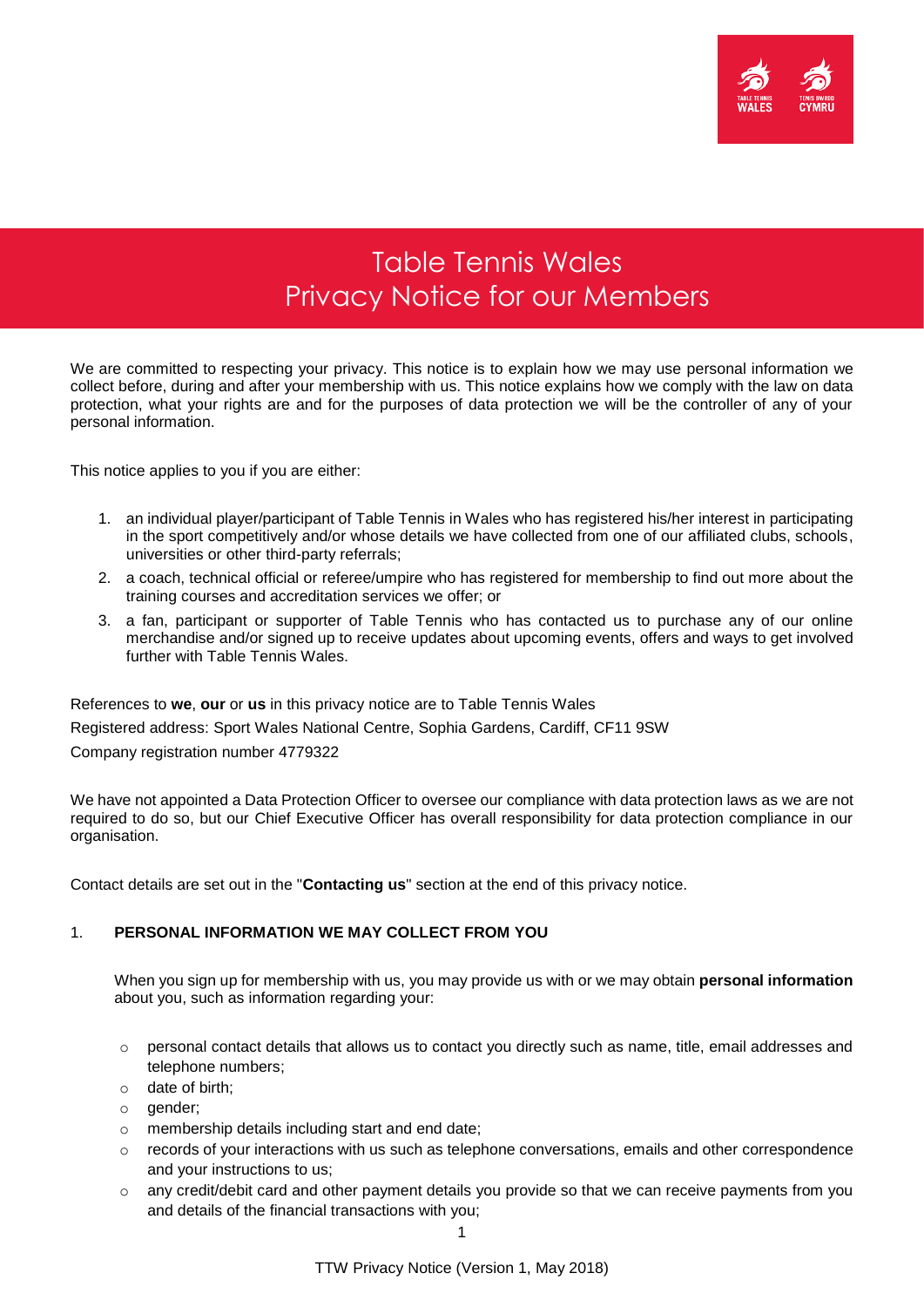

- $\circ$  use of and movements through our online portal, passwords, personal identification numbers, IP addresses, user names and other IT system identifying information;
- o records of your attendance at any events or competitions hosted by us;
- o images in video and/or photographic form and voice recordings; and
- $\circ$  your marketing preferences so that we know whether and how we should contact you.

## **Players/Participants**

If you are a player/participant who has registered his/her interest in participating in the sport competitively, you may also provide us with or we may obtain the following additional **personal information** from you:

- o identification documents such as passport and identity cards;
- o details of any club and/or county membership;
- o details of next of kin, family members, coaches and emergency contacts;
- o records and assessment of any player rankings, gradings or ratings, competition results, details regarding events/matches/games attended and performance (including that generated through player pathway programme);
- o any disciplinary and grievance information;
- o any details required for the purposes of awarding scholarship funding or grants (including any means testing;

## **Coaches and officials**

If you have registered with us to receive more information about *our coaching/teaching accreditation/qualification scheme and/or any of our education and teaching programmes* you may also provide us with or we may obtain the following additional **personal information** from you:

- o any coaching code or official number;
- o your current affiliated club or other organisation (if applicable);
- $\circ$  coaching/teaching qualification and/or officiating history and any player rating (if any);
- o accreditation/qualifications start and end date;
- $\circ$  identification documents such as passport, utility bills, identity cards, etc.; and

## 2. **SPECIAL CATEGORIES OF PERSONAL INFORMATION**

We may also collect, store and use the following "**special categories**" of more sensitive personal information regarding you:

- $\circ$  information about your race or ethnicity, religious beliefs and sexual orientation;
- $\circ$  information about your health, including any medical condition, health and sickness records, medical records and health professional information; and
- o biometric information about you, for example fingerprints, retina scans.

We may not collect all of the above types of special category personal information about you. In relation to the special category personal data that we do process we do so on the basis that

- $\circ$  the processing is necessary for reasons of substantial public interest, on a lawful basis;
- o it is necessary for the establishment, exercise or defence of legal claims;
- $\circ$  it is necessary for the purposes of carrying out the obligations and exercising our or your rights in the field of employment and social security and social protection law; or
- o based on your explicit consent.

In the table below, we refer to these as the "special category reasons for processing of your personal data".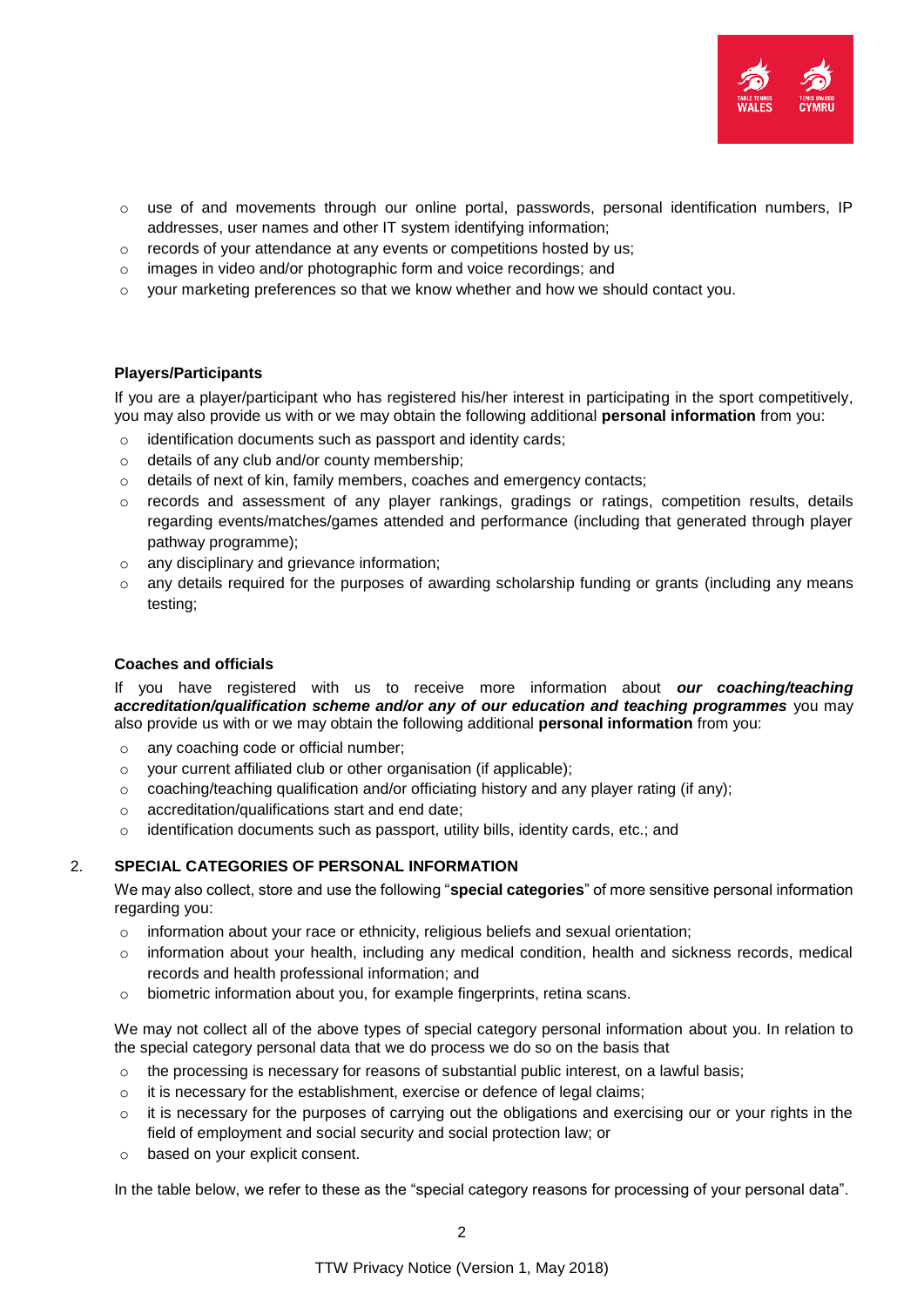

We may also collect criminal records information from you. For criminal records history, we process it on the basis of legal obligations or based on your explicit consent.

## 3. **WHERE WE COLLECT YOUR INFORMATION**

We typically collect personal information about our members when you request membership with Table Tennis Wales (in 2019 you will create an account on our online membership site), to purchase any services or products we offer online, when you make a query and/or complaint or when you correspond with us by phone, e-mail or in some other way.

If you are a player/participant of Table Tennis in Wales we also may collect personal information about you from any club, school or other organisation you are affiliated with or from other referrals such as from coaches or talent scouts.

If you are providing us with details of referees, next of kin, beneficiaries, family members and emergency contacts they have a right to know and to be aware of how what personal information we hold about them, how we collect it and how we use and may share that information. Please share this privacy notice with those of them whom you feel are sufficiently mature to understand it. They also have the same rights as set out in the "**Your rights in relation to personal information**" section below.

## 4. **USES MADE OF THE INFORMATION**

The table below describes the main purposes for which we process your personal information, the categories of your information involved and our lawful basis for being able to do this.

| <b>Purpose</b>                                                                                                                                                                                                                                      | <b>Personal information used</b>                                                  | <b>Lawful basis</b>                                                                                                                         |  |  |
|-----------------------------------------------------------------------------------------------------------------------------------------------------------------------------------------------------------------------------------------------------|-----------------------------------------------------------------------------------|---------------------------------------------------------------------------------------------------------------------------------------------|--|--|
| <b>All Members</b>                                                                                                                                                                                                                                  |                                                                                   |                                                                                                                                             |  |  |
| To administer any membership                                                                                                                                                                                                                        | All contact and membership                                                        | This is necessary to enable us to properly                                                                                                  |  |  |
| account(s) you have with us                                                                                                                                                                                                                         | details, transaction and                                                          | manage and administer your membership                                                                                                       |  |  |
| and managing our relationship                                                                                                                                                                                                                       | payment information, records of                                                   | contract with us.                                                                                                                           |  |  |
| with you, [including arranging                                                                                                                                                                                                                      | your interactions with us, and                                                    |                                                                                                                                             |  |  |
| for any insurance] and dealing                                                                                                                                                                                                                      | marketing preferences.                                                            |                                                                                                                                             |  |  |
| with payments and any support,                                                                                                                                                                                                                      |                                                                                   |                                                                                                                                             |  |  |
| service or product enquiries                                                                                                                                                                                                                        |                                                                                   |                                                                                                                                             |  |  |
| made by you                                                                                                                                                                                                                                         |                                                                                   |                                                                                                                                             |  |  |
| To arrange and manage any<br>contracts for the provision of<br>any merchandise, products<br>and/or services.                                                                                                                                        | All contact and membership<br>details.<br>Transaction and payment<br>information. | This is necessary to enable us to properly<br>administer and perform any contract for<br>the provision of<br>merchandise/products/services. |  |  |
|                                                                                                                                                                                                                                                     |                                                                                   |                                                                                                                                             |  |  |
| To send you information which<br>is included within your<br>membership benefits package,<br>including details about<br>advanced ticket information,<br>your insurance, competitions<br>and events, partner offers and<br>discounts and any updates. | All contact and membership<br>details                                             | This is necessary to enable us to properly<br>manage and administer your membership<br>contract with us.                                    |  |  |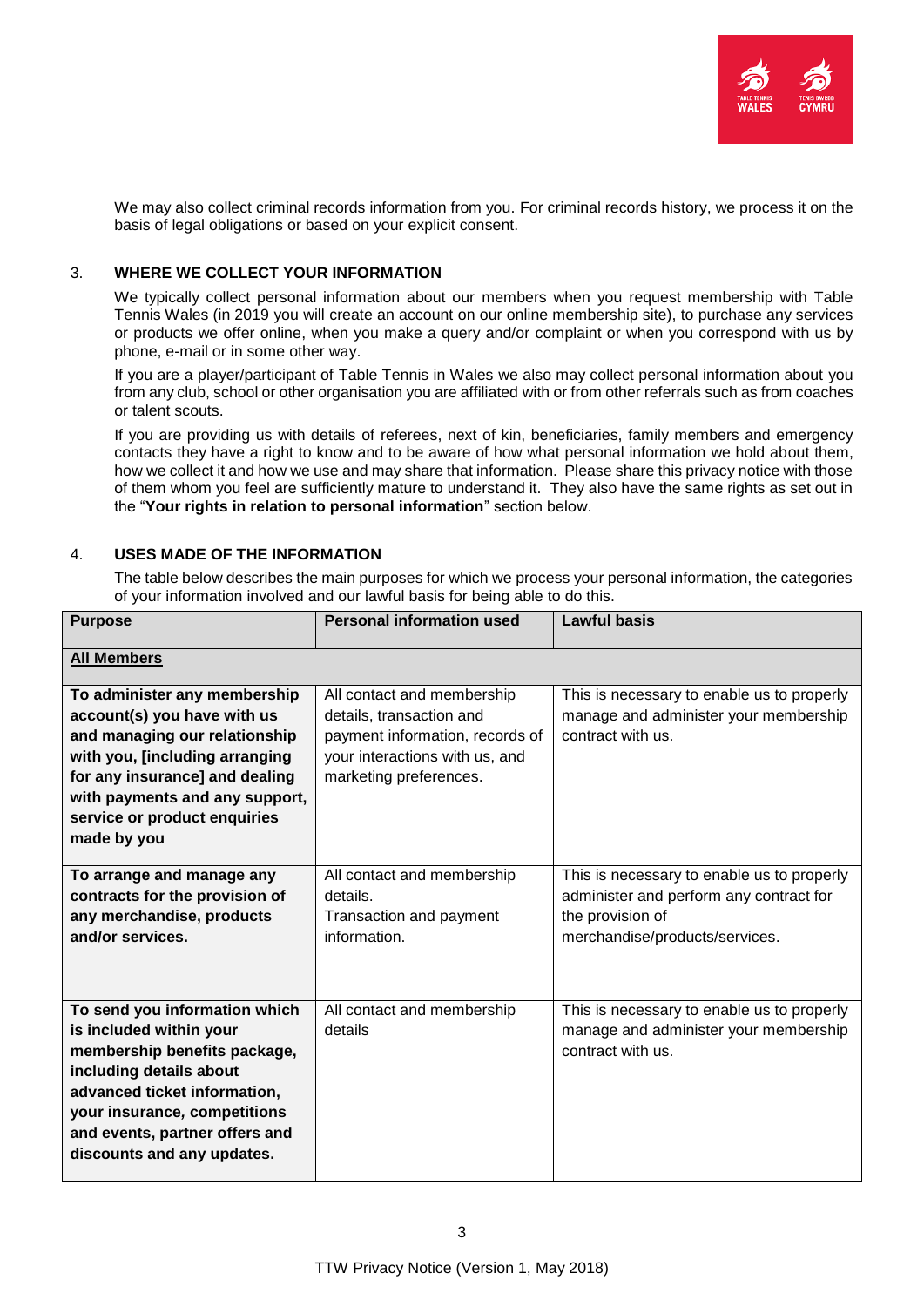

| To send you other marketing<br>information we think you might<br>find useful or which you have<br>requested from us, including<br>our newsletters, information<br>about Membership, events,<br>participation products and<br>information about our<br>commercial partners | All contact and membership<br>details and marketing<br>preferences           | Where you have given us your explicit<br>consent to do so.                                                                                                                                                                                                                                                                                                                                                                                                                                                                                                                                                      |
|---------------------------------------------------------------------------------------------------------------------------------------------------------------------------------------------------------------------------------------------------------------------------|------------------------------------------------------------------------------|-----------------------------------------------------------------------------------------------------------------------------------------------------------------------------------------------------------------------------------------------------------------------------------------------------------------------------------------------------------------------------------------------------------------------------------------------------------------------------------------------------------------------------------------------------------------------------------------------------------------|
| To answer your queries or<br>complaints                                                                                                                                                                                                                                   | Contact details and records of<br>your interactions with us                  | We have a legitimate interest to provide<br>complaint handling services to you in case<br>there are any issues with your<br>membership.                                                                                                                                                                                                                                                                                                                                                                                                                                                                         |
| <b>Retention of records</b>                                                                                                                                                                                                                                               | All the personal information we<br>collect                                   | We have a legitimate interest in retaining<br>records whilst they may be required in<br>relation to complaints or claims. We need<br>to retain records in order to properly<br>administer and manage your membership<br>and in some cases, we may have legal or<br>regulatory obligations to retain records.<br>We process special category personal<br>data on the basis of the "special category<br>reasons for processing of your personal<br>data" referred to in section 2 above.<br>For criminal records history we process it<br>on the basis of legal obligations or based<br>on your explicit consent. |
| The security of our IT systems                                                                                                                                                                                                                                            | Your usage of our IT systems<br>and online portals.                          | We have a legitimate interest to ensure<br>that our IT systems are secure.                                                                                                                                                                                                                                                                                                                                                                                                                                                                                                                                      |
| To conduct data analytics<br>studies to better understand<br>event attendance and trends<br>within the sport                                                                                                                                                              | Records of your attendance at<br>any events or competitions<br>hosted by us. | We have a legitimate interest in doing so<br>to ensure that our membership is targeted<br>and relevant.                                                                                                                                                                                                                                                                                                                                                                                                                                                                                                         |
| For the purposes of promoting<br>the sport, our events and<br>membership packages.                                                                                                                                                                                        | Images<br>video<br>and/or<br>in.<br>photographic form.                       | Where you have given us your explicit<br>consent to do so.                                                                                                                                                                                                                                                                                                                                                                                                                                                                                                                                                      |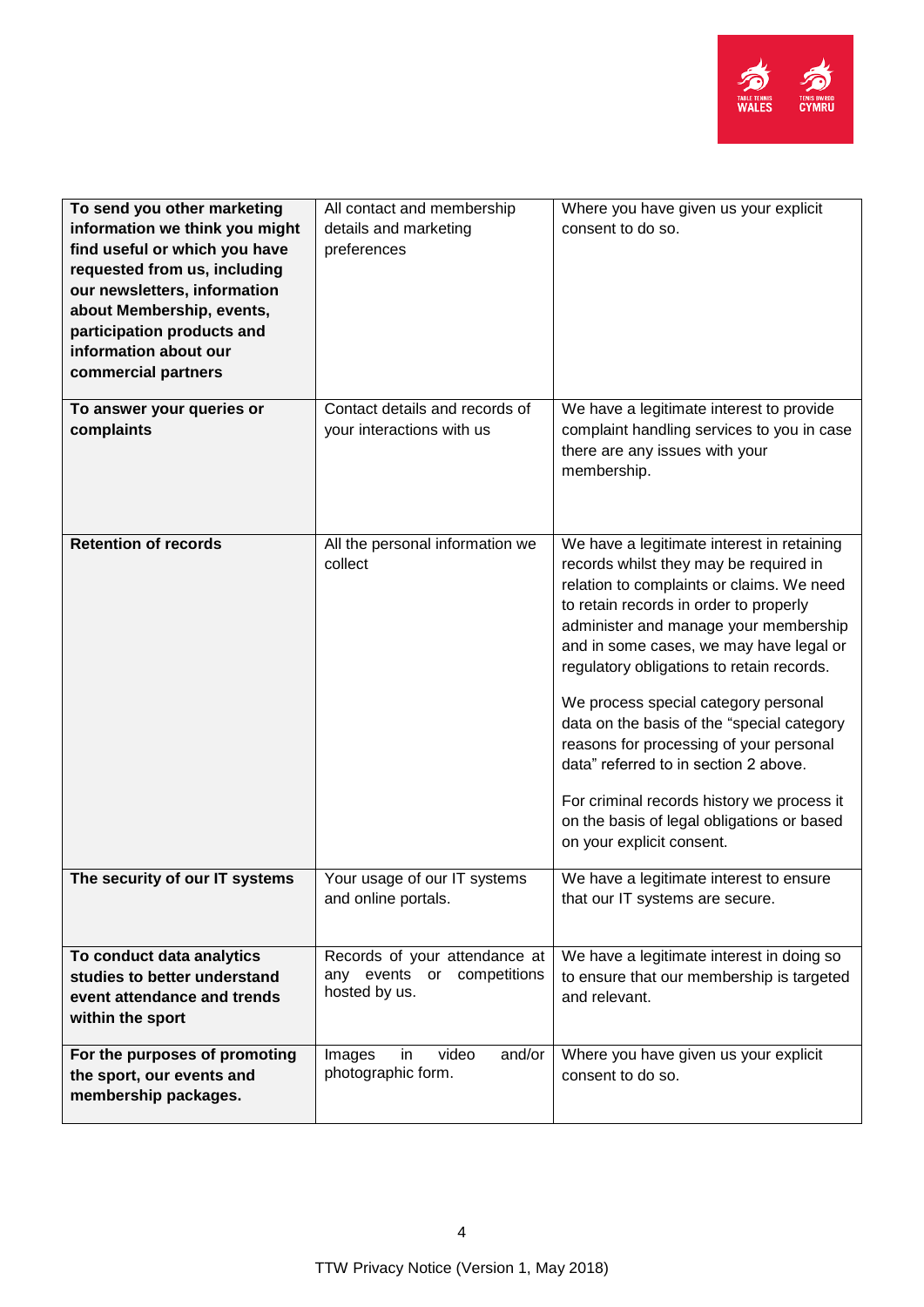

| To comply with health and<br>safety requirements | Records of attendance           | We have a legal obligation and a<br>legitimate interest to provide you and |
|--------------------------------------------------|---------------------------------|----------------------------------------------------------------------------|
|                                                  |                                 | other members of our organisation with a                                   |
|                                                  |                                 | safe environment in which to participate in                                |
|                                                  |                                 | sport.                                                                     |
|                                                  |                                 |                                                                            |
| <b>Players/participants</b>                      |                                 |                                                                            |
| To conduct performance                           | All performance and attendance  | This is necessary to enable us to properly                                 |
| reviews, manage performance                      | data and information about your | manage and administer your development                                     |
| and determine performance                        | health and medical condition.   | through the performance programme.                                         |
| requirements and administer                      | Details of any affiliated club  |                                                                            |
| your development and training                    | and/or county membership.       | We process special category personal                                       |
| requirements on any player                       |                                 | data on the basis of the "special category                                 |
| pathway programme                                |                                 | reasons for processing of your personal                                    |
|                                                  |                                 | data" referred to in section 2 above.                                      |
| To make decisions about your                     | All performance and attendance  | This is necessary to enable us to properly                                 |
| progression and development                      | data and information about your | manage and administer your development                                     |
| through any player pathway                       | health.                         | through the performance programme.                                         |
| programme and to assist with                     |                                 |                                                                            |
| the delivery of rankings and                     | Details of any affiliated club  | We process special category personal                                       |
| ratings                                          | and/or county membership.       | data on the basis of the "special category                                 |
|                                                  |                                 | reasons for processing of your personal                                    |
|                                                  |                                 | data" referred to in section 2 above.                                      |
|                                                  |                                 |                                                                            |
| To administer and monitor your                   | All non-medical performance     | This is necessary to enable us to register                                 |
| attendance at events and                         | and attendance data.            | you on to and properly manage and                                          |
| competitions                                     |                                 | administer your development through the                                    |
|                                                  | Details of any affiliated club  | performance programme.                                                     |
|                                                  | and/or county membership.       |                                                                            |
| To arrange for any trip or                       | Identification documents,       | This is necessary to enable us to make                                     |
| transportation to and from an                    | details of next of kin, family  | the necessary arrangements for the trip                                    |
| event                                            | members and emergency           | and/or transportation to the event.                                        |
|                                                  | contacts, transaction and       | We process special category personal                                       |
|                                                  | payment information, health     | data on the basis of the "special category                                 |
|                                                  | and medical information.        | reasons for processing of your personal                                    |
|                                                  |                                 | data" referred to in section 2 above.                                      |
|                                                  |                                 |                                                                            |
| To administer any drug and                       | Health and medical information  | We process special category personal                                       |
| alcohol testing                                  |                                 | data on the basis of the "special category                                 |
|                                                  |                                 | reasons for processing of your personal                                    |
|                                                  |                                 | data" referred to in section 2 above.                                      |
|                                                  |                                 |                                                                            |
| To use information about your                    | Health and medical information  | We process special category personal                                       |
| physical or mental health                        |                                 | data on the basis of the "special category                                 |
| (including any injuries) or                      |                                 | reasons for processing of your personal                                    |
| disability status, to ensure your                |                                 | data" referred to in section 2 above.                                      |
| health and safety and to assess                  |                                 |                                                                            |
| your fitness to participate, to                  |                                 |                                                                            |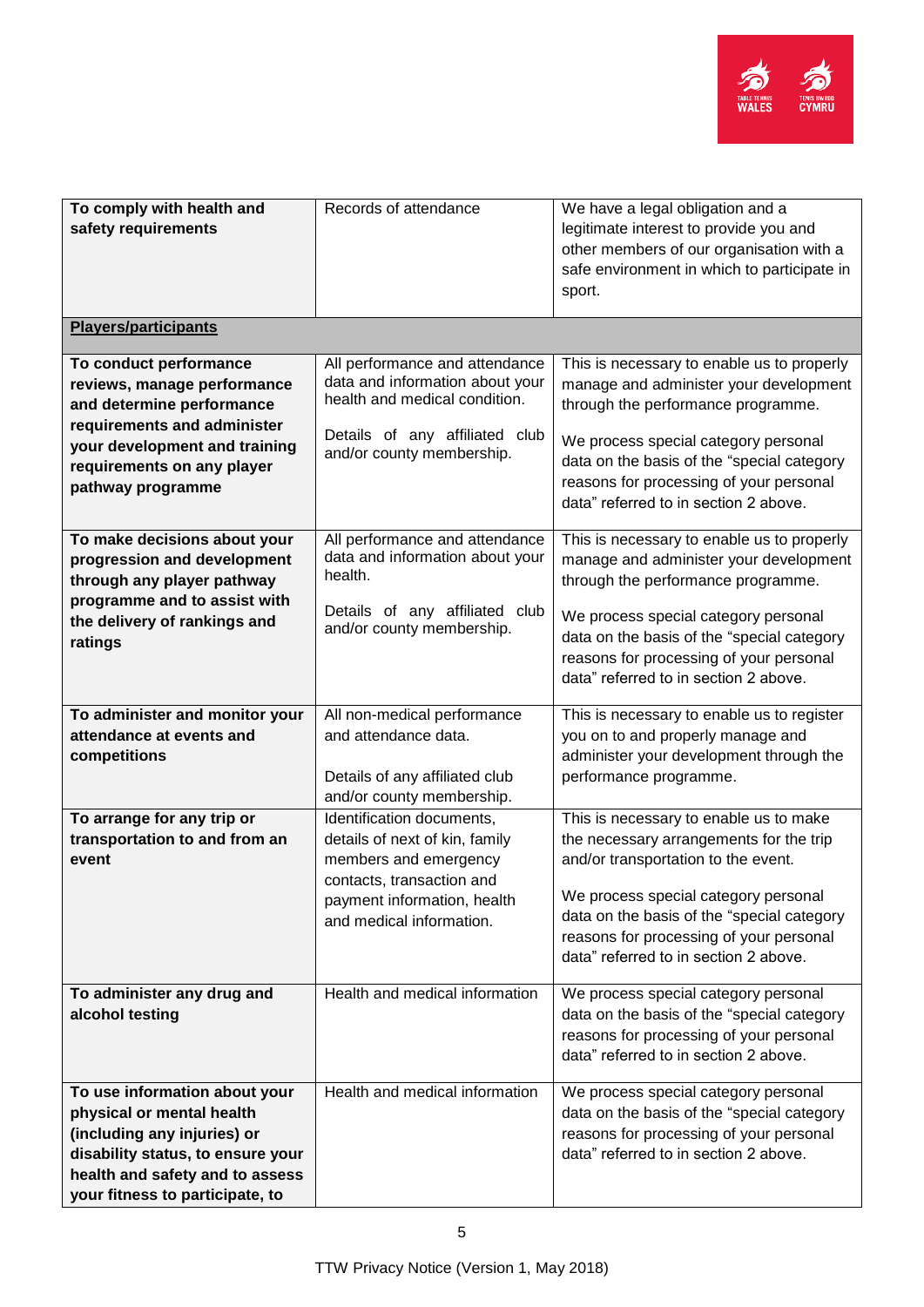

| provide appropriate                                                      |                                                                                                                         |                                                                                                                                                                                |
|--------------------------------------------------------------------------|-------------------------------------------------------------------------------------------------------------------------|--------------------------------------------------------------------------------------------------------------------------------------------------------------------------------|
| adjustments to our sports                                                |                                                                                                                         |                                                                                                                                                                                |
| facilities and to monitor and                                            |                                                                                                                         |                                                                                                                                                                                |
| manage sickness absence                                                  |                                                                                                                         |                                                                                                                                                                                |
|                                                                          |                                                                                                                         |                                                                                                                                                                                |
| To gather evidence for possible<br>grievance or disciplinary<br>hearings | All the personal information we<br>collect including any disciplinary<br>and grievance information.                     | We have a legitimate interest in doing so<br>to provide a safe and fair environment for<br>all members and to ensure the effective<br>management of any disciplinary hearings, |
|                                                                          |                                                                                                                         | appeals and adjudications.                                                                                                                                                     |
|                                                                          |                                                                                                                         | We process special category personal<br>data on the basis of the "special category<br>reasons for processing of your personal<br>data" referred to in section 2 above.         |
|                                                                          |                                                                                                                         | For criminal records history we process it<br>on the basis of legal obligations or based<br>on your explicit consent.                                                          |
| To assess your eligibility for                                           | details<br>All<br>required<br>for the                                                                                   | This is necessary to enable us to properly                                                                                                                                     |
| and to provide any scholarship                                           | of<br>awarding<br>purposes                                                                                              | administer and perform any contract for                                                                                                                                        |
| funding and/or grants                                                    | scholarship funding or grants<br>(including any means testing)                                                          | the provision of funding.                                                                                                                                                      |
|                                                                          |                                                                                                                         |                                                                                                                                                                                |
| For the purposes of equal                                                | Name, title, date of birth,                                                                                             | We have a legitimate interest to promote a                                                                                                                                     |
| opportunities monitoring                                                 | gender, information about your                                                                                          | sports environment that is inclusive, fair                                                                                                                                     |
|                                                                          | race or ethnicity, health and                                                                                           | and accessible.                                                                                                                                                                |
|                                                                          | medical information and                                                                                                 |                                                                                                                                                                                |
|                                                                          | performance data                                                                                                        | We process special category personal                                                                                                                                           |
|                                                                          |                                                                                                                         | data on the basis of the "special category                                                                                                                                     |
|                                                                          |                                                                                                                         | reasons for processing of your personal                                                                                                                                        |
|                                                                          |                                                                                                                         | data" referred to in section 2 above.                                                                                                                                          |
| <b>Coaches and officials</b>                                             |                                                                                                                         |                                                                                                                                                                                |
|                                                                          |                                                                                                                         |                                                                                                                                                                                |
| To administer your attendance                                            | All contact and membership                                                                                              | This is necessary to enable us to register                                                                                                                                     |
| at any courses or programmes                                             | details, transaction and                                                                                                | you on to and properly manage and                                                                                                                                              |
| you sign up to                                                           | payment data.                                                                                                           | administer your development through the                                                                                                                                        |
|                                                                          | Details of your current affiliated                                                                                      | course and/or programme.                                                                                                                                                       |
|                                                                          | club or other, coaching/teaching                                                                                        |                                                                                                                                                                                |
|                                                                          | qualifications and/or officiating                                                                                       |                                                                                                                                                                                |
| To conduct performance                                                   | history.<br>All performance and attendance                                                                              | This is necessary to enable us to properly                                                                                                                                     |
| reviews, managing performance                                            | data and information about your                                                                                         | manage and administer your development                                                                                                                                         |
| and determining performance                                              | health.                                                                                                                 | through the course and/or programme.                                                                                                                                           |
| requirements                                                             |                                                                                                                         |                                                                                                                                                                                |
|                                                                          | Details of your current affiliated<br>club or other, coaching/teaching<br>qualifications and/or officiating<br>history. | We process special category personal<br>data on the basis of the "special category<br>reasons for processing of your personal<br>data" referred to in section 2 above.         |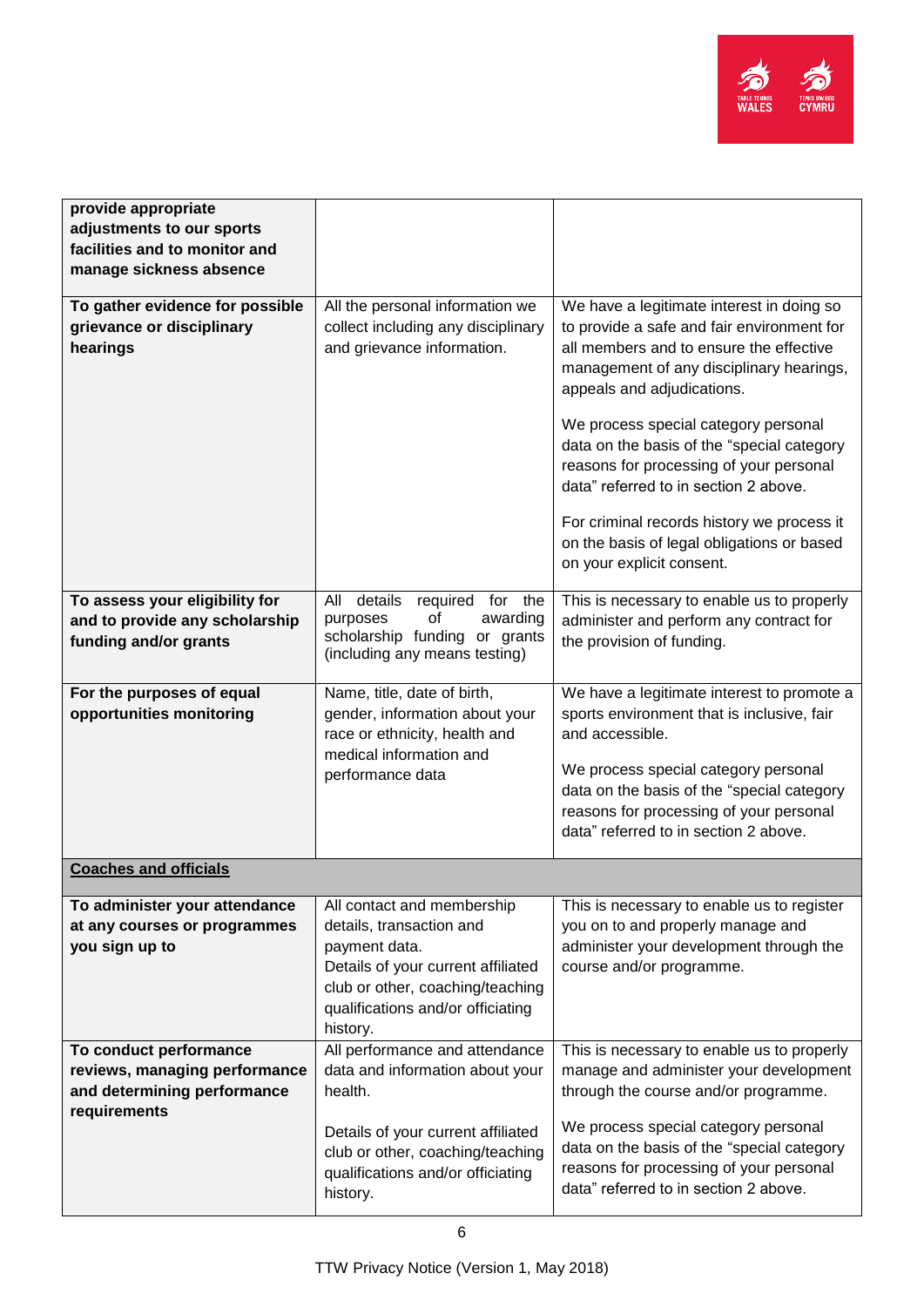

|                                                                                                                                                                                       | Qualification start & end dates.                                                                                                                                             |                                                                                                                                                                                                                                                                                                                                                         |
|---------------------------------------------------------------------------------------------------------------------------------------------------------------------------------------|------------------------------------------------------------------------------------------------------------------------------------------------------------------------------|---------------------------------------------------------------------------------------------------------------------------------------------------------------------------------------------------------------------------------------------------------------------------------------------------------------------------------------------------------|
| To make decisions about your<br>progression and accreditation<br><b>status</b>                                                                                                        | As above.                                                                                                                                                                    | As above.                                                                                                                                                                                                                                                                                                                                               |
| comply<br>with<br>legal<br>Τo<br>obligations,<br>example,<br>for<br>regarding people working with<br>children or vulnerable adults to<br>comply with our safeguarding<br>requirements | Information about your criminal<br>convictions and offences                                                                                                                  | For criminal records history we process it<br>on the basis of legal obligations or based<br>on your explicit consent.                                                                                                                                                                                                                                   |
| To administer any drug and<br>alcohol testing                                                                                                                                         | <b>Health information</b>                                                                                                                                                    | We have a legal obligation and a<br>legitimate interest to provide you & other<br>members of our organisation with a safe<br>environment in which to participate in<br>sport.<br>We process special category personal<br>data on the basis of the "special category<br>reasons for processing of your personal<br>data" referred to in section 2 above. |
| To arrange for any trip or<br>transportation to and from an<br>event                                                                                                                  | Identification documents,<br>details of next of kin, family<br>members and emergency<br>contacts, transaction and<br>payment information, health<br>and medical information. | This is necessary to enable us to make<br>the necessary arrangements for the trip<br>and/or transportation to the event.<br>We process special category personal<br>data on the basis of the "special category<br>reasons for processing of your personal<br>data" referred to in section 2 above.                                                      |

For some of your personal information you will have a legal, contractual or other requirement or obligation for you to provide us with your personal information. If you do not provide us with the requested personal information we may not be able to admit you as a member or we may not be able to properly perform our contract with you or comply with legal obligations and we may have to terminate your position as a member. For other personal information you may not be under an obligation to provide it to us, but if you do not provide it then we may not be able to properly perform our contract with you.

Where you have given us your consent to use your personal information in a particular manner, you have the right to withdraw this consent at any time, which you may do by contacting us as described in the "Contacting us" section below.

Please note however that the withdrawal of your consent will not affect any use of the data made before you withdrew your consent and we may still be entitled to hold and process the relevant personal information to the extent that we are entitled to do so on bases other than your consent. Withdrawing consent may also have the same effects as not providing the information in the first place, for example we may no longer be able to provide certain member benefits to you.

# 5. **DIRECT MARKETING**

**Email, post and SMS marketing:** from time to time, we may contact you by email, post or SMS with information about products and services we believe you may be interested in.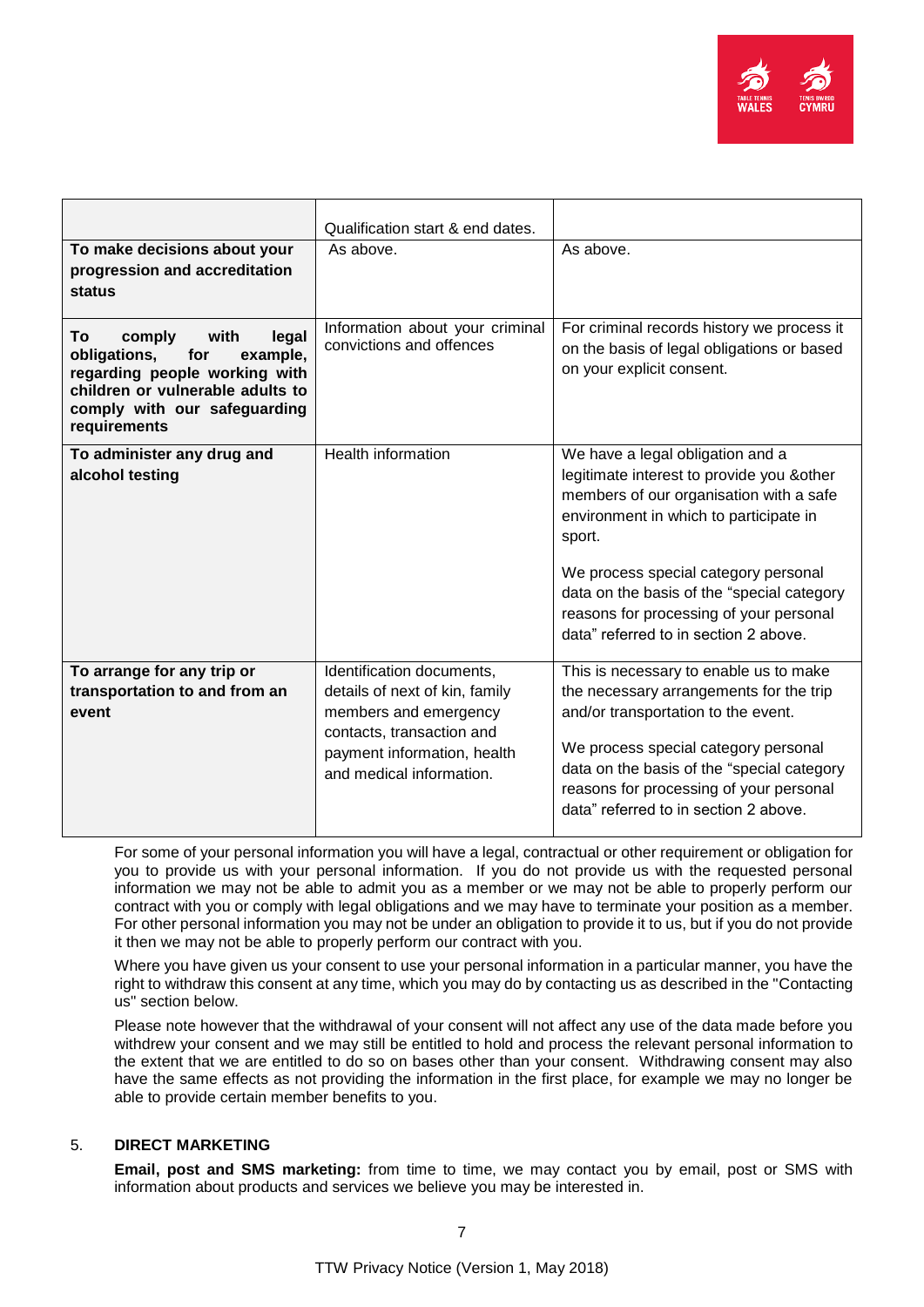

We will only send marketing messages to you in accordance with the marketing preferences you set. You can then let us know at any time that you do not wish to receive marketing messages by emailing us at membership@tabletennis.wales. You can also unsubscribe from our marketing by clicking on the unsubscribe link in the marketing messages we send to you.

## 6. **DISCLOSURE OF YOUR PERSONAL INFORMATION**

We share personal information with the following parties:

- o **Any party approved by you.**
- o **To any governing bodies or regional bodies for the sports:** to allow them to properly administer the sports on a local, regional and national level.
- o **Other service providers**: for example, email marketing specialists, payment processors, data analysis CCTV contractors, promotional advisors, contractors or suppliers and IT services (including CRM, website, video- and teleconference services);
- o Our supply chain partners & sub-contractors, such as couriers, import/export agents, shippers;
- o **Our Commercial Partners**: for the purposes of providing you with information on any tickets, special offers, opportunities, products and services and other commercial benefits provided by our commercial partners as part of your membership package where you have given your express for us to do so;
- o **The Government or our regulators**: where we are required to do so by law or to assist with their investigations or initiatives.
- o **Police, law enforcement and security services**: to assist with the investigation and prevention of crime and the protection of national security.

We do not disclose personal information to anyone else except as set out above.

## 7. **TRANSFERRING YOUR PERSONAL INFORMATION INTERNATIONALLY**

The personal information we collect may be transferred to and stored in countries outside of the UK and the European Union. Some of these jurisdictions require different levels of protection in respect of personal information and, in certain instances, the laws in those countries may be less protective than the jurisdiction you are typically resident in. We will take all reasonable steps to ensure that your personal information is only used in accordance with this privacy notice and applicable data protection laws and is respected and kept secure and where a third part processes your data on our behalf we will put in place appropriate safeguards as required under data protection laws. For further details please contact us by using the details set out in the "Contacting us" section below.

## 8. **HOW LONG DO WE KEEP PERSONAL INFORMATION FOR?**

The duration for which we retain your personal information will differ depending on the type of information and the reason why we collected it from you. However, in some cases personal information may be retained on a long-term basis: for example, personal information that we need to retain for legal purposes will normally be retained in accordance with usual commercial practice and regulatory requirements. Generally, where there is no legal requirement we retain all physical and electronic records for a period of 6 years after your last contact with us. Exceptions to this rule are:

- $\circ$  Information that may be relevant to personal injury claims, or discrimination claims may be retained until the limitation period for those types of claims has expired. For personal injury or discrimination claims this can be an extended period as the limitation period might not start to run until a long time after you have worked for us.
- $\circ$  For such time as an individual achieved a coach or official qualification and for fifty years thereafter.

It is important to ensure that the personal information we hold about you is accurate and up-to-date, and you should let us know if anything changes, for example if you change your phone number or email address.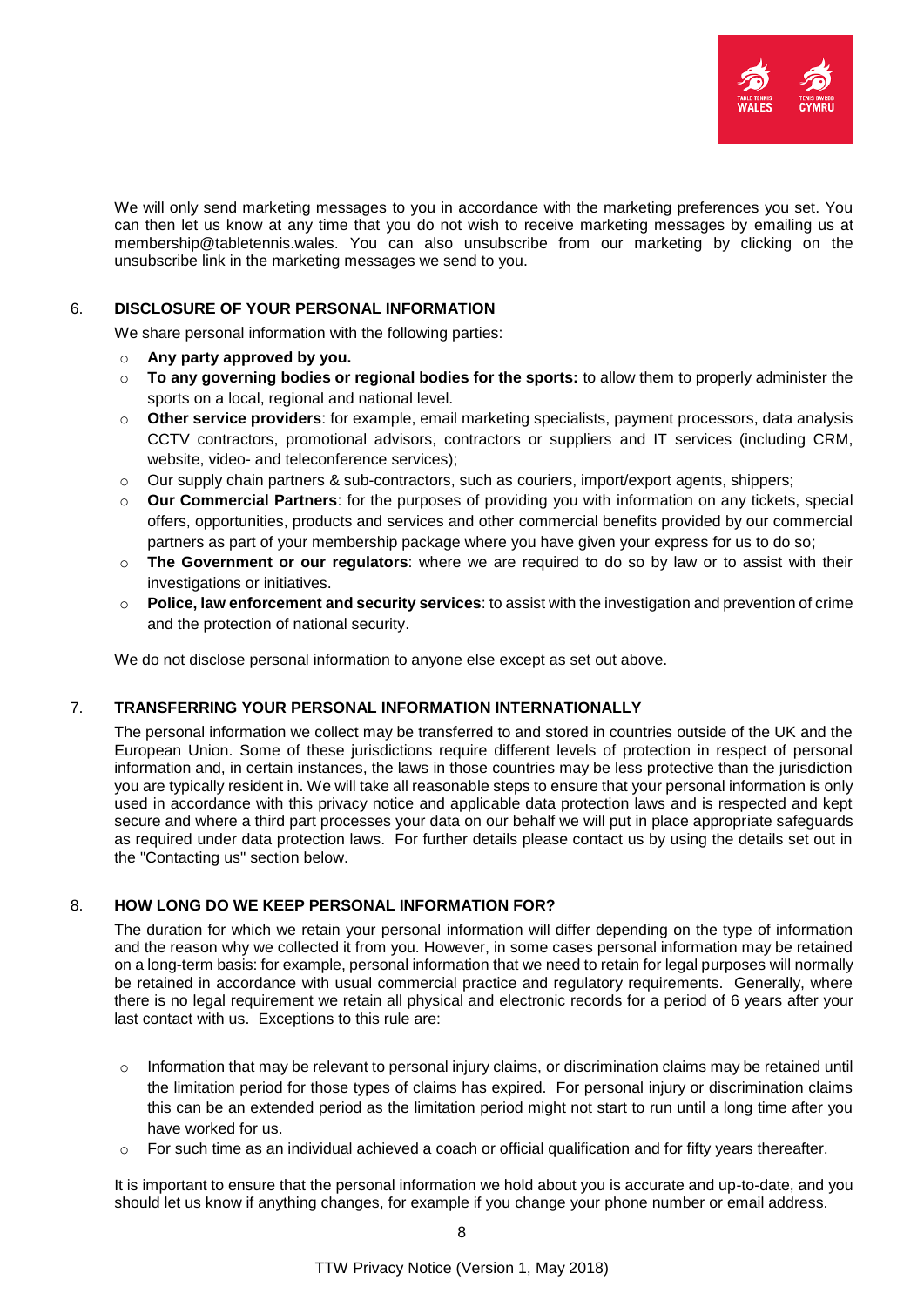

You can contact us using by using the details set out in the "**Contacting us**" section below and from 2019 you will be able to update some of the personal information we hold about you through our membership portal.

## 9. **YOUR RIGHTS IN RELATION TO PERSONAL INFORMATION**

You have the following rights in relation to your personal information:

- o the right to be informed about how your personal information is being used;
- o the right to access the personal information we hold about you;
- $\circ$  the right to request the correction of inaccurate personal information we hold about you;
- $\circ$  the right to request the erasure of your personal information in certain limited circumstances;
- $\circ$  the right to restrict processing of your personal information where certain requirements are met;
- o the right to object to the processing of your personal information;
- $\circ$  the right to request that we transfer elements of your data either to you or another service provider; and
- $\circ$  the right to object to certain automated decision-making processes using your personal information.

You should note that some of these rights, for example the right to require us to transfer your data to another service provider or the right to object to automated decision making, may not apply as they have specific requirements and exemptions which apply to them and they may not apply to personal information recorded and stored by us. For example, we do not use automated decision making in relation to your personal data. However, some have no conditions attached, so your right to withdraw consent or object to processing for direct marketing are absolute rights.

Whilst this privacy notice sets out a general summary of your legal rights in respect of personal information, this is a very complex area of law. More information about your legal rights can be found on the Information Commissioner's website at [https://ico.org.uk/for-the-public/.](https://ico.org.uk/for-the-public/)

To exercise any of the above rights, or if you have any questions relating to your rights, please contact us by using the details set out in the "**Contacting us"** section below.

If you are unhappy with the way we are using your personal information, you can also complain to the UK Information Commissioner's Office or your local data protection regulator. We are here to help and encourage you to contact us to resolve your complaint first.

### 10. **CHANGES TO THIS NOTICE**

We may update this privacy notice from time to time. When we change this notice in a material way, we will update the version date at the bottom of this page. For significant changes to this notice we will try to give you reasonable notice unless we are prevented from doing so. Where required by law we will seek your consent to changes in the way we use your personal information.

### 11. **CONTACTING US**

In the event of any query or complaint in connection with the information we hold about you, please email [membership@tabletennis.wales](mailto:membership@tabletennis.wales) or write to us at:

Table Tennis Wales, Sport Wales National Centre, Sophia Gardens, Cardiff, CF11 9SW